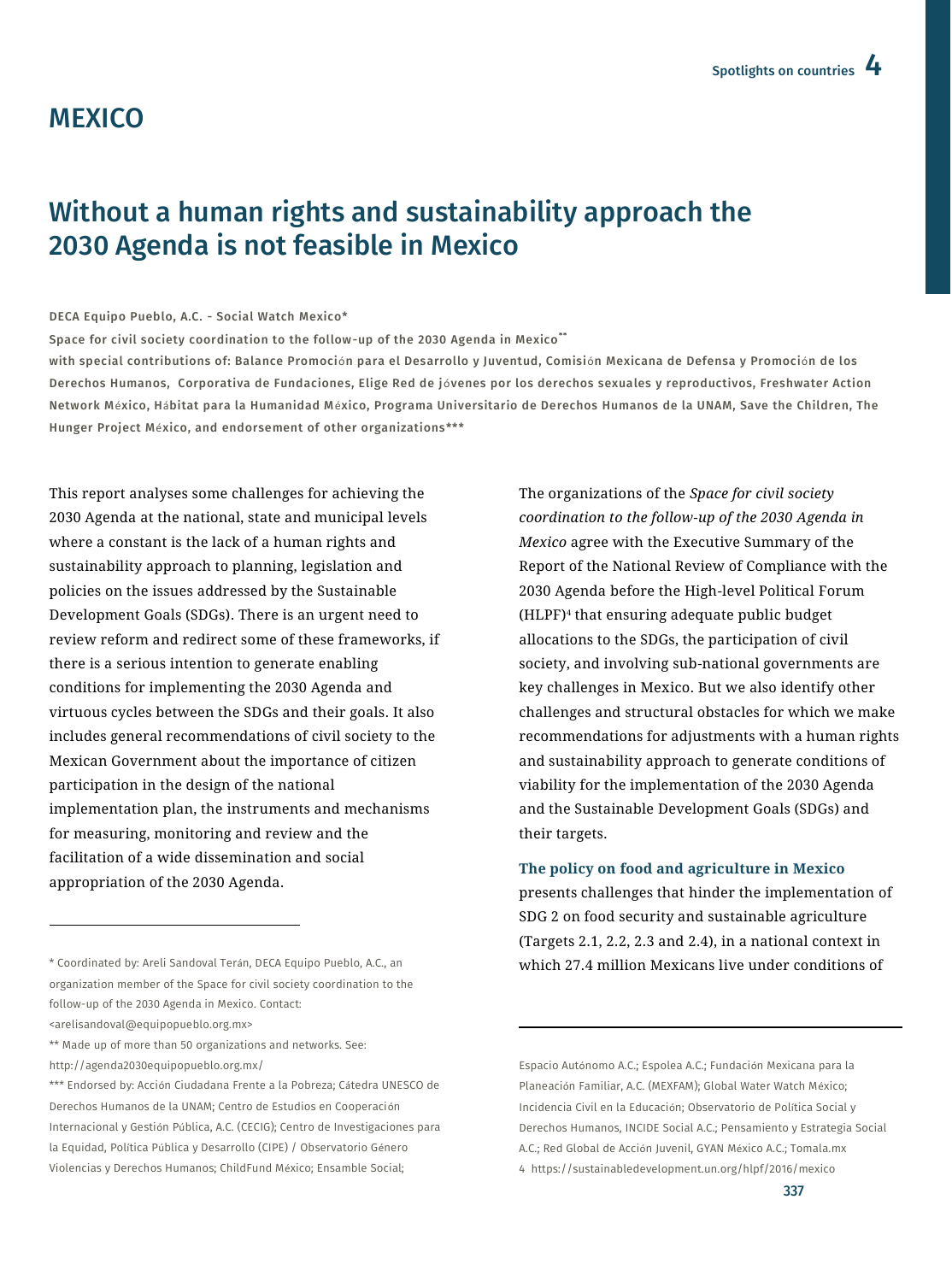### $4$  Mexico

moderate or severe food insecurity,<sup>5</sup> while the National Crusade against Hunger serves only 7.01 million people in extreme poverty and has been ineffective due to deficiencies in design and implementation. On the other hand, although 80 percent of producers are small scale producers, most of the budget of the Secretariat of Agriculture, Livestock, Rural Development, Fisheries and Food benefits medium and large farmers and industrial agriculture, while promoting the use of agrochemicals and genetically modified organisms. It is important therefore that the Government take several steps, including:

- design a comprehensive national policy to promote the right to food and assign it an item in the national budget;
- develop an implementation strategy that minimally links SDGs 1, 2, 5, 6, 8, 12 and 13 and other international commitments related to nutrition;
- design an integrated and intersectoral policy to increase agricultural productivity, and raise the incomes of small farmers and their access to fairprice markets;
- ensure transparency and a human rights and sustainability approach in partnerships with the private sector; and
- promote an institutional and legal framework to ensure a transition to sustainable agriculture.<sup>6</sup>

The Mexican **legal framework on energy** amended in 2013 and 2014 presents obstacles to the exercise of human rights as well as to achieving the SDGs, as it prioritizes the activities of exploration and exploitation of hydrocarbons "over any other involving the use of the surface and subsurface of the lands concerned".<sup>7</sup> The framework establishes several legal provisions such as

the determination of legal easements for hydrocarbons to public, private, national and transnational energy projects (some of which employ harmful techniques such as hydraulic fracturing or fracking), which constitutes a regression in terms of human rights and the environment,8 while seriously compromising the achievement of SDG 2 (Targets 2.3 and 2.4); SDG 6 on water and sanitation (Targets 6.3, 6.4, 6.6); SDG 11 on cities (Target 11.a); SDG 12 on sustainable consumption and production (Target 12.4); SDG 13 on climate change; SDG 14 on marine resources (Target 14.2); and SDG 15 on biodiversity (Targets 15.1 and 15.5). We therefore urge the Government to observe Article 1 of the Constitution which mandates the application of the highest standards of human rights and the fulfillment of the obligation to respect them, protect them, promote them and secure them to prevent, investigate and punish their violations.<sup>9</sup>

Due to inadequacies in the scope and application of the **national housing policy**, there are several obstacles to the exercise of the right to adequate housing and implementation of SDG 1 on poverty (Target 1.4) and SDG 11 on cities (Targets 11.1, 11.3, 11.a). The land in cities has lost its social function and its commodification has been extreme, so Government action is needed to stop land speculation and provide the poorest families with land, infrastructure and equipment. It should also provide clear instruments to implement the urban housing and development policy that can carry out prevention and care actions to informal settlements, regularization of ownership and subsequent provision of services. Housing policy should revolve around quality and not quantity; lines of action to generate culturally adequate housing for indigenous communities should be established; the line of action of the sectoral programme on separating social property for the development of the country's

 $\overline{a}$ 

1

<sup>5</sup> CONEVAL. Evaluation Report on Social Development Policy in Mexico 2014. Mexico, 2015 p. 19

<sup>6</sup> Contribution of The Hunger Project México (THP[\) www.thp.org.mx;](http://www.thp.org.mx/) contact: Ana Lucía Márquez Escobedo <analucia.marquez@thp.org>

<sup>7</sup> Article 8 transitory of the decree of constitutional reform in the energy sector (December 2013) and Article 96 of the Hydrocarbons Law (August 2014)

<sup>8</sup> See: Social and environmental impact of fracking. Senate of the Republic and Mexican Alliance against fracking, Mexico, 2014. In: <http://www.nofrackingmexico.org/libro.pdf>

<sup>9</sup> Contribution by DECA Equipo Pueblo, A.C . [www.equipopueblo.org.mx](http://www.equipopueblo.org.mx/) and Alianza mexicana contra el frackin[g http://nofrackingmexico.org/;](http://nofrackingmexico.org/)  contact: Areli Sandoval Terán <pueblodip@equipopueblo.org.mx>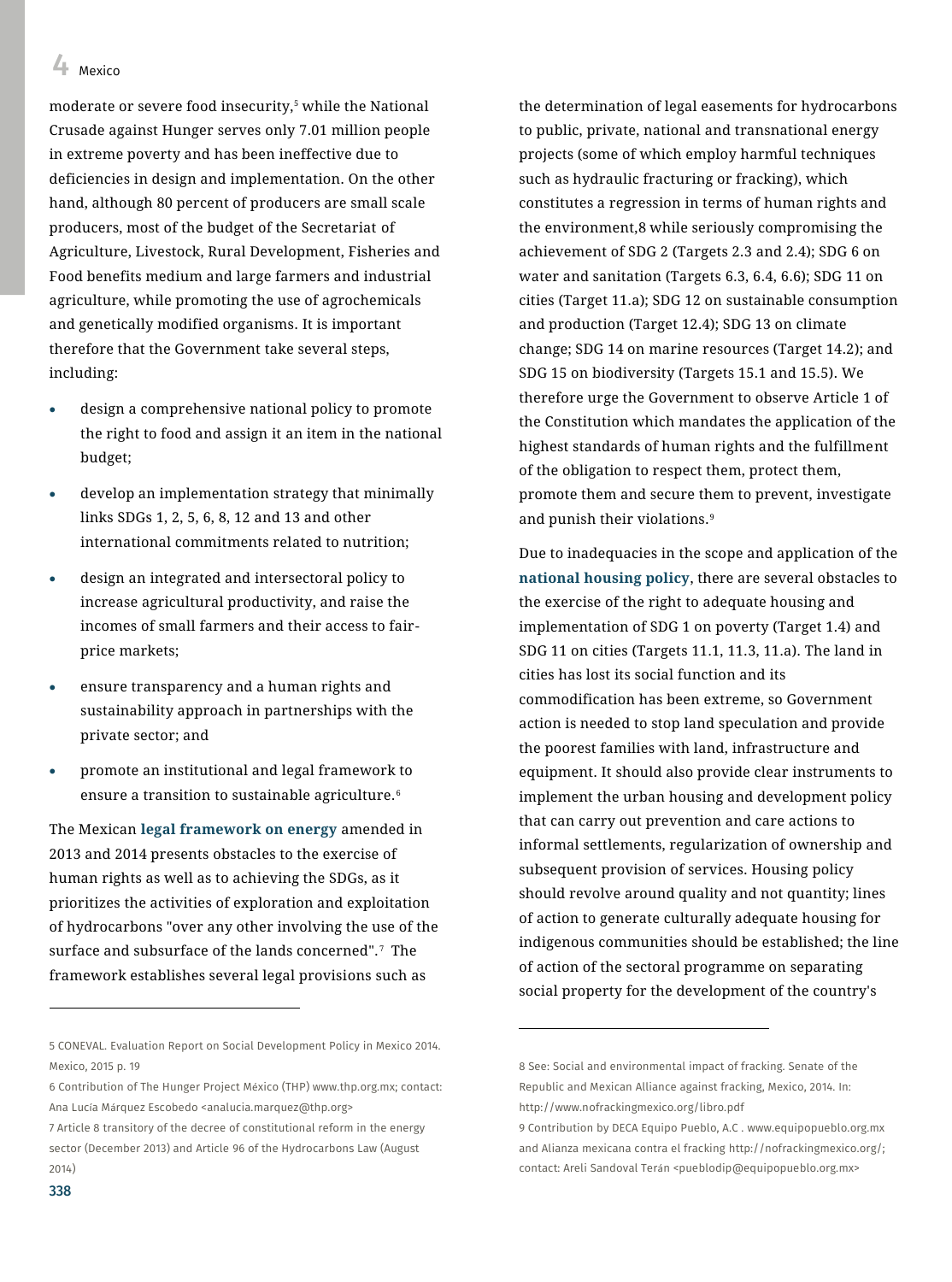### Spotlights on countries 4

infrastructure for its direct implications on the right to land should be reviewed; and operating rules and procedures manuals of housing programmes should be adapted to the national and international regulatory framework<sup>10</sup>

Mexico's **obesity prevention programmes and school drinking fountain installation** should be implemented more quickly and accountability demanded on the budget for 2015 and 2016, $11$  since Mexico is the largest consumer of soft drinks and bottled water in the world and faces serious public health problems in terms of overweight, obesity and diabetes, challenging the fulfillment of the Target 6.1 (universal and equitable access to safe drinking water), Target 3.4 (reduction of premature mortality from non-communicable diseases through prevention) and Target 3.d (strengthen the capacity of early warning, risk reduction and management for national and global health risks). Also, the new General Water Law must guarantee human rights to water and sanitation and be in line with SDG 6, in particular by promoting community participation in water management (Target 6.b), ensuring water quality (Target 6.3) and its sustainability (Target 6.6). <sup>12</sup>

**Federal strategies to reduce social deprivation and prevent adolescent pregnancy** require substantial changes if they are to contribute to the fulfillment of the SDGs: including SDG 4 on education (Target 4.1), SDG 10 on inequalities (Target 10.3), SDG 3 on health (Target 3.7), and SDG 5 on gender equality and the empowerment of women and girls (Target 5.6). The merger of the Food Aid Programme with the Social Inclusion Programme *PROSPERA* created a disparity among beneficiary populations that will increase the inequality gap between them. It is then recommended to make the necessary changes that first benefit marginalized populations ensuring the reduction of these gaps, with adequate operating rules and allocation

1

11 For more information, visit:<http://alianzasalud.org.mx/> 12 Contribution of Freshwater Action Network México (FANMex) [http://www.fanmexico.net/;](http://www.fanmexico.net/) contact <nathalieseguin@fanmexico.net>

of sufficient budget. The National Strategy to Prevent Adolescent Pregnancy, in spite of having some positive aspects, lacks precise rules for the operational level, it does not have an approach to review the socioeconomic causes of teen pregnancy, it lacks clarity in terms of provision of funding, it does not clearly defines a mechanism of accountability and focuses on sexual health in men and reproductive health in women. Therefore, it is strongly advised to ensure three guarantees for adolescents: ensuring fair financing, removing barriers of discrimination and accountability.<sup>13</sup>

**Measures aimed at young people, particularly young women and their human rights**, including sexual and reproductive rights are required, that help overcome the additional barriers they face and that represent obstacles to achieving SDG 3 on health and well-being, including reducing adolescent pregnancy (Target 3.7). Obstacles include: insufficient access to health services and sexual and reproductive health, lack of training of medical personnel, poor accessibility and availability of modern contraceptive methods. It is also necessary to eliminate all forms of violence, including those that, through policies and legal frameworks perpetuate and reproduce them, as the 17 federative entities whose constitutions frame conditions for the criminalization of termination of pregnancy, exposing women to clandestine and insecure abortions; or the lack of classification of many forms of violence which makes it impossible to address them (Target 5.2). In addition it is necessary to guarantee equal pay for work of equal value (Target 8.5) and access to full employment, and reduce the proportion of youth not in employment (Target 8.6). It is essential to reverse the legal frameworks that threaten stability in employment; implementing and monitoring the 2030 Agenda from human rights, multiculturalism, youth and gender perspectives.<sup>14</sup>

 $\overline{\phantom{a}}$ 

<sup>10</sup> Contribution of Hábitat para la Humanidad México [http://www.habitatmexico.org/;](http://www.habitatmexico.org/) contact: Mario Rivera <mrivera@habitatmexico.org>

<sup>13</sup> Contribution of Save the Childre[n https://www.savethechildren.mx/;](https://www.savethechildren.mx/)  contact: Mario Téllez <mario.tellez@savethechildren.org> 14 Contribution of Elige Red de jóvenes por los derechos sexuales y reproductivo[s http://www.eligered.org/;](http://www.eligered.org/) Contact: Claudio Frausto Lara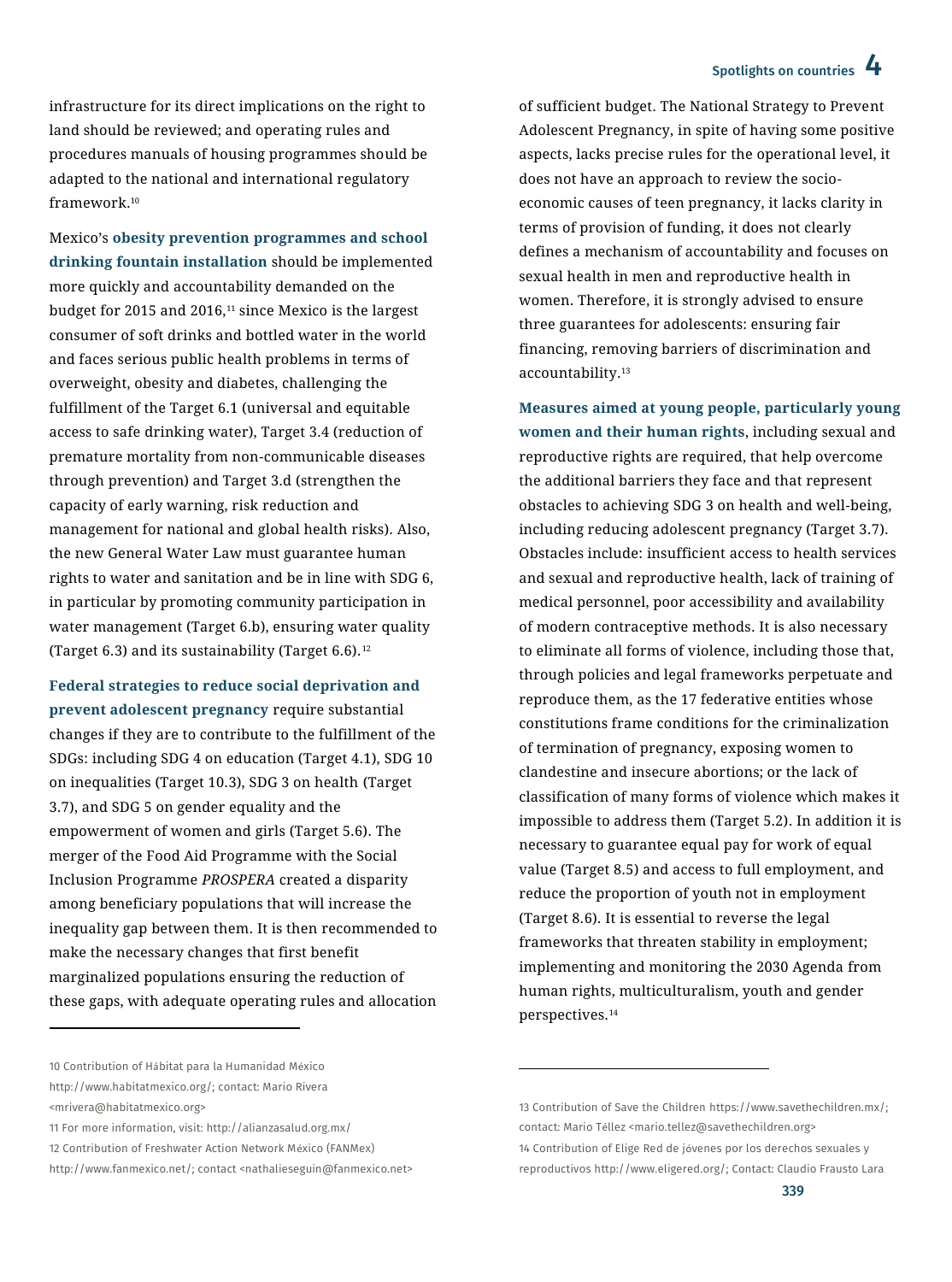### $4$  Mexico

With regard to SDG 3 on health and well-being, including **sexual and reproductive health**, it is vital to strengthen access to health care with special emphasis on reaching poor women and adolescents near where they live; to target appropriate and non-discriminatory services to young women; to address the underlying factors that put them at risk of maternal death, paying special attention to gender violence, lack of education and information, and nutrition and health; ensure women's access to emergency services due to complications from abortion without risk of a criminal penalty. Linked to SDG 4 on education, work should be done to provide comprehensive sex education in public and private schools. And to promote SDG 5 on gender equality, it is important to build a fair environment, where girls and young people grow up with equal opportunities, free from violence, coercion and discrimination.<sup>15</sup>

**The drug policy in force in Mexico**, arising from the system of control and supervision agreed by the international community, has had a devastating impact on Mexico with high rates of violence, insecurity and corruption, impeding the implementation of SDG 16 on peace, security and justice. Especially since 2006, these problems have been identified by the Inter-American Commission on Human rights (IACHR)<sup>16</sup>, the Special Rapporteurs on extrajudicial executions and situation of torture and the UN High Commissioner for Human Rights who visited Mexico in October 2015 and emphasized that the huge amount of money mobilized by organized crime "is co-opting and corrupting key institutions".<sup>17</sup> The policy has focused on the detention of organized crime figures, but no real effort has been made to dismantle the network of corruption that links them to state agents. To substantially reduce all forms of violence and mortality rates, and end abuse and torture, there should be a

review of the security policy aimed at combating the production, distribution and consumption of drugs, and adopt policies respectful of human rights, with health and gender dimensions. To make progress on SDG 16, Target 16.4 that includes combating all forms of organized crime should be pursued always in line with Target 16.1 on reducing all forms of violence and related death rates.<sup>18</sup>

#### Conclusions and general recommendations

Since the adoption of the 2030 Agenda at the United Nations, governmental action in Mexico has focused on how its implementation will be measured rather than on actually implementing it, making it urgent to begin to develop a national implementation plan through a participatory mechanism in line with the mandate of democratic planning of national development provided in Article 26 of the Constitution in order to ensure national ownership of the implementation strategies and policies the 2030 Agenda targets.<sup>19</sup>

Moreover, civil society organizations request the Specialized Technical Committee of the SDGs, led by the Office of the Presidency of the Republic, the National Institute of Statistics, Geography and Informatics and the National Population Council<sup>20</sup> ensure our incorporation into the design process of national indicators, a commitment included in Mexico voluntary report to HLPF. Additionally, we advance recommendations<sup>21</sup> for human rights principles and standards to guide the construction of indicators at the national level, considering participatory processes, mechanisms for collecting information with the necessary disaggregation to ensure the principle of

<claudio@eligered.org>

15 Contribution of Balance Promoción para el Desarrollo y Juventud [http://www.redbalance.org/;](http://www.redbalance.org/) contact: Mariana Mancilla <jovenes@redbalance.org>

16 Inter-American Commission on Human Rights (IACHR) Situation of Human Rights in Mexico. OAS/Ser.L/V/II.Doc.44/15, 31 December, 2015, p. 31. 17 Declaration of the UN High Commissioner for Human Rights Zeid Ra'ad Al Hussein, p. 3.

 $\overline{a}$ 

20 See pilot platform at:<http://agenda2030.datos.gob.mx/> 21 Positions and proposals at[: http://agenda2030equipopueblo.org.mx/](http://agenda2030equipopueblo.org.mx/)

 $\overline{a}$ 

<sup>18</sup> Contribution of Comisión Mexicana de Defensa y Promoción de los Derechos Humanos (CMDPDH) [http://cmdpdh.org/;](http://cmdpdh.org/) contact: Olga Guzmán <incidencia@cmdpdh.org>

<sup>19</sup> United Nations. General Assembly. Transforming our world: the 2030 Agenda for Sustainable Development. Resolution A / RES / 70/1 adopted by the General Assembly on 25 September 2015 (General Distr. 21 October 2015), section on Means of Implementation, paragraph 63.